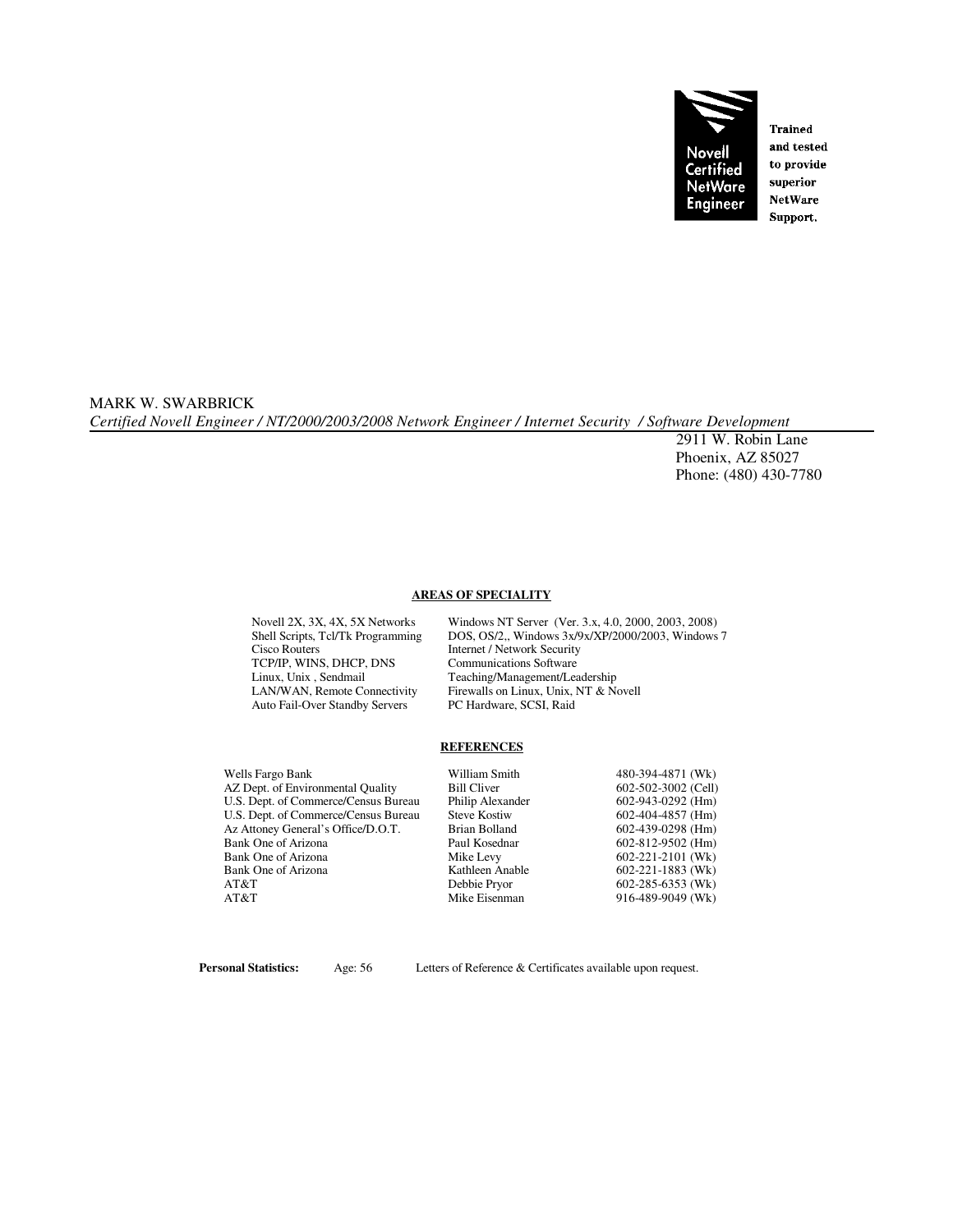#### **EDUCATION & TRAINING**

CHANDLER – GILBERT COMMUNITY COLLEGE, Chandler, AZ *Cisco CCNA Program:* TCP/IP Networking, Wide Area Networking, Network design, Router theory and practical hands on training of configuring Cisco routers.

TRAINING SOLUTIONS: A NOVELL AUTHORIZED EDUCATION CENTER, Tempe, Az Completed *Certified Netware Engineer* (CNE) training course. This involved hands on training with all versions of Netware. Installation and troubleshooting of network systems was covered in detail. After three months of full-time study, I passed all seven tests required by Novell for CNE certification.

GENERAL MOTORS SCHOOL OF PRODUCT SERVICE, Tempe, AZ Computer Command Control system analysis and repair. Three courses of training completed in the diagnoses and repair of General Motor's On-board Vehicle Computer Systems.

NEW MEXICO JUNIOR COLLEGE, Hobbs, New Mexico. Basic programming and program flowchart design.

SELF STUDY - I have been involved with computers as a serious interest since the early 1980's. I have done extensive independent study in such areas as IBM PC architecture, programming, MS-DOS, memory management, multitasking, telecommunications, Novell network systems and PC system troubleshooting and repair.

UNIVERSITY OF ILLINOIS, Champaign, Illinois Commercial Pilot Training Program, Electronics, Aircraft Mechanics

DIXON HIGH SCHOOL, Dixon, Illinois Completed three full-year electronics courses: Basic Electronics, Advanced Electronics, Solid State Troubleshooting

BEREAN COLLEGE OF THE BIBLE, Springfield, Mo Ministerial Studies & Church Administration. Program included training in team management, business management, counseling, effective teaching and communication skills.

### **CERTIFICATES**

NOVELL CLASSIFICATION LEVEL - *Certified Netware Engineer* 

NOVELL EDUCATION CERTIFICATES -

- \* System Manager, Ver 2.2
- \* Advanced System Manager, Ver 2.2
- \* Operating System Features Review, Ver 3.11
- \* Introduction to Data Communications
- \* Network Service and Support

#### MICROSOFT EDUCATION CERTIFICATES

\* Internetworking with Microsoft TCP/IP on Windows NT

#### GENERAL MOTORS TRAINING CENTER -

- \* Computer Command Control Engine Performance
- \* Computer Command Control Carburetors
- \* Computer Command Control Driveability Diagnosis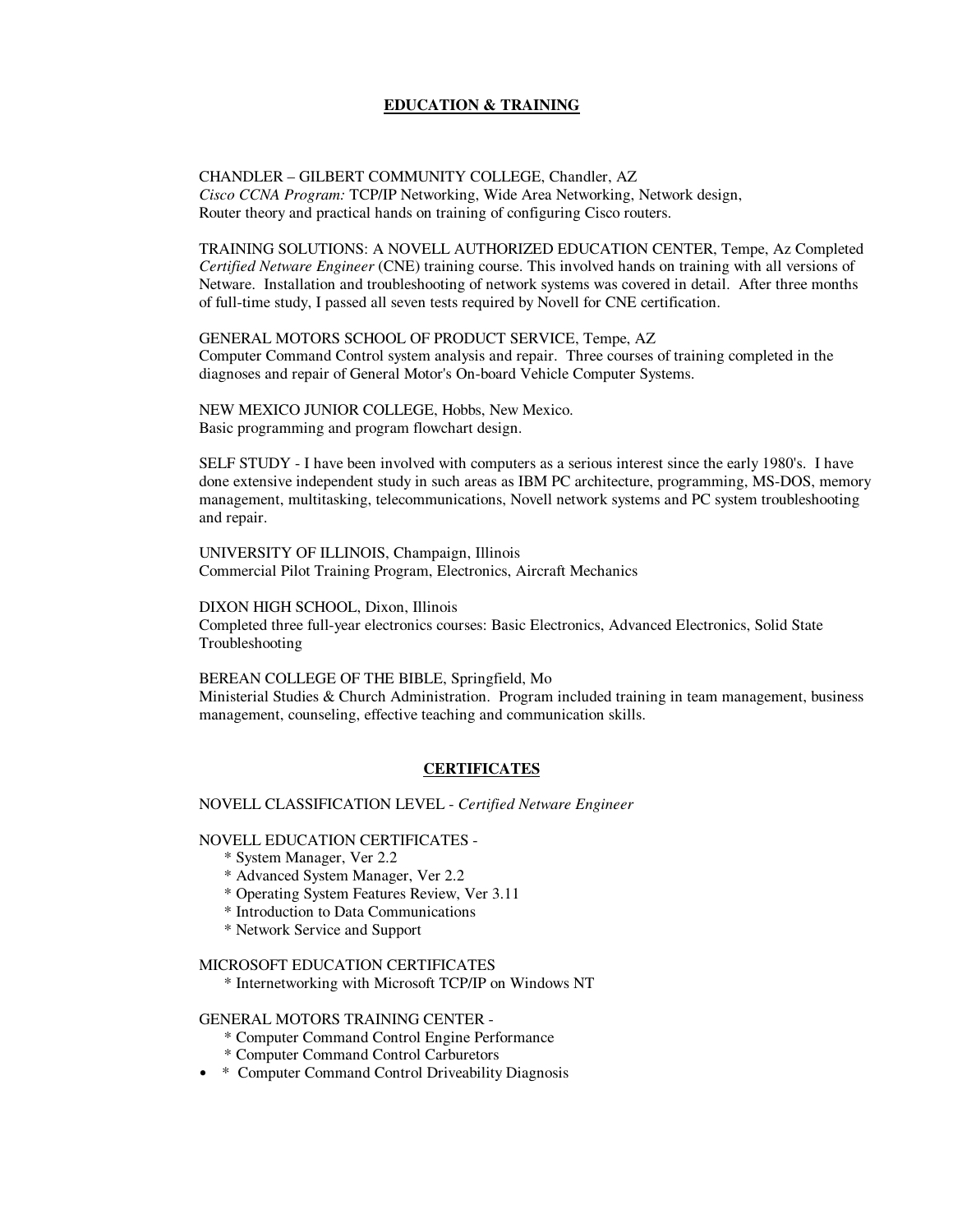j

| <b>PROFESSIONAL</b><br><b>EXPERIENCE</b> | <b>Swarbrick Software, Inc.</b><br>President & CEO March 2000 - Present                                                                                                                                             |                                                   |  |                       |  |  |
|------------------------------------------|---------------------------------------------------------------------------------------------------------------------------------------------------------------------------------------------------------------------|---------------------------------------------------|--|-----------------------|--|--|
|                                          | Software Development & Marketing - See: www.SOSStandbyServer.com                                                                                                                                                    |                                                   |  |                       |  |  |
|                                          | Remote PC Repair & Virus Removal - See: www.CertifiedOnlineComputerRepair.com                                                                                                                                       |                                                   |  |                       |  |  |
|                                          | * Write software to function as a standby failover server for Windows file servers.                                                                                                                                 |                                                   |  |                       |  |  |
|                                          | * Integrate above software into Windows & Linux, allowing standby server to provide                                                                                                                                 |                                                   |  |                       |  |  |
|                                          | failover services for Windows servers.                                                                                                                                                                              |                                                   |  |                       |  |  |
|                                          | * Write and market software to function as drive imaging software for any operating system.                                                                                                                         |                                                   |  |                       |  |  |
|                                          | * Provide technical support for world-wide clientele who have purchased software<br>* Provide PC support and networking services to local business clients & remote clients.<br><b>LECOM Computer Services, LLC</b> |                                                   |  |                       |  |  |
|                                          |                                                                                                                                                                                                                     |                                                   |  | June 2004 To Present  |  |  |
|                                          |                                                                                                                                                                                                                     |                                                   |  | <b>Field Engineer</b> |  |  |
|                                          | * Service calls to business clients                                                                                                                                                                                 |                                                   |  |                       |  |  |
|                                          | * General Network, Server and Desktop Support                                                                                                                                                                       |                                                   |  |                       |  |  |
|                                          | * Setup Disaster Recovery Failover Servers                                                                                                                                                                          |                                                   |  |                       |  |  |
|                                          | * Diagnose and Repair Exchange Server Installations                                                                                                                                                                 |                                                   |  |                       |  |  |
|                                          | * Desktop Support, Virus Cleanup and Protection                                                                                                                                                                     |                                                   |  |                       |  |  |
|                                          | * Setup VPN and offsite backup solutions from clients                                                                                                                                                               |                                                   |  |                       |  |  |
|                                          | * Server 2003 and Server 2008 Support                                                                                                                                                                               |                                                   |  |                       |  |  |
|                                          | * Exchange Server, 2003 Server, Firewalls, Routers                                                                                                                                                                  |                                                   |  |                       |  |  |
|                                          |                                                                                                                                                                                                                     | * Standby Fail-Over Server Installation & Support |  |                       |  |  |
|                                          |                                                                                                                                                                                                                     | <b>IBM Global Services</b>                        |  |                       |  |  |
|                                          | Contract (GCI) February 2004 To Project Completion: June 2004                                                                                                                                                       |                                                   |  |                       |  |  |
|                                          | Network Engineer - Server Management Team At Honeywell.                                                                                                                                                             |                                                   |  |                       |  |  |
|                                          | * Write Documentation For Build Procedure for Install of Microsoft 2003 Servers.                                                                                                                                    |                                                   |  |                       |  |  |
|                                          | * Script Program To Transfer Files From DMZ Servers Via Port 22.                                                                                                                                                    |                                                   |  |                       |  |  |
|                                          | * Assist With LANDesk Rollout.                                                                                                                                                                                      |                                                   |  |                       |  |  |
|                                          | * Apply Honeywell Security Policy To LANDesk Servers.                                                                                                                                                               |                                                   |  |                       |  |  |
|                                          | <b>IBM Global Services</b>                                                                                                                                                                                          |                                                   |  |                       |  |  |
|                                          | Contract (GCI) August 2003 To Project Completion: December 2003                                                                                                                                                     |                                                   |  |                       |  |  |
|                                          | Technical Resource - Network Migration Project At Honeywell.                                                                                                                                                        |                                                   |  |                       |  |  |
|                                          | * Serve as technical resource on project team assigned to rename all NT &                                                                                                                                           |                                                   |  |                       |  |  |
|                                          | associated Novell accounts in the Honeywell domain at Honeywell.                                                                                                                                                    |                                                   |  |                       |  |  |
|                                          | * Write scripts and programs in NT Shell Script, TCL/Tk, & Final Developer to                                                                                                                                       |                                                   |  |                       |  |  |
|                                          | automate the rename of thousands of user accounts. These programs performed                                                                                                                                         |                                                   |  |                       |  |  |
|                                          | the following functions:                                                                                                                                                                                            |                                                   |  |                       |  |  |
|                                          | 1. Perform Pre-Run Test to Gather Information on Targeted Accounts.                                                                                                                                                 |                                                   |  |                       |  |  |
|                                          | 2. Perform Post-Run Test To Report Success of Rename Run.<br>3. Auto Rename NT & Novell Accounts, Home Directories & Send Email                                                                                     |                                                   |  |                       |  |  |
|                                          | 4. Create log files from all pre, post and rename runs and scan these log to retrieve                                                                                                                               |                                                   |  |                       |  |  |
|                                          | information on any user.                                                                                                                                                                                            |                                                   |  |                       |  |  |
|                                          | * Configure IIS on 2000 Server. Build web page to allow remote users in our                                                                                                                                         |                                                   |  |                       |  |  |
|                                          | database to rename their own accounts and receive the cached credential registry                                                                                                                                    |                                                   |  |                       |  |  |
|                                          | update via a dial-up connection.                                                                                                                                                                                    |                                                   |  |                       |  |  |

- \* Write documentation manual for all programs and web site.
- \* Handle support calls from end-users.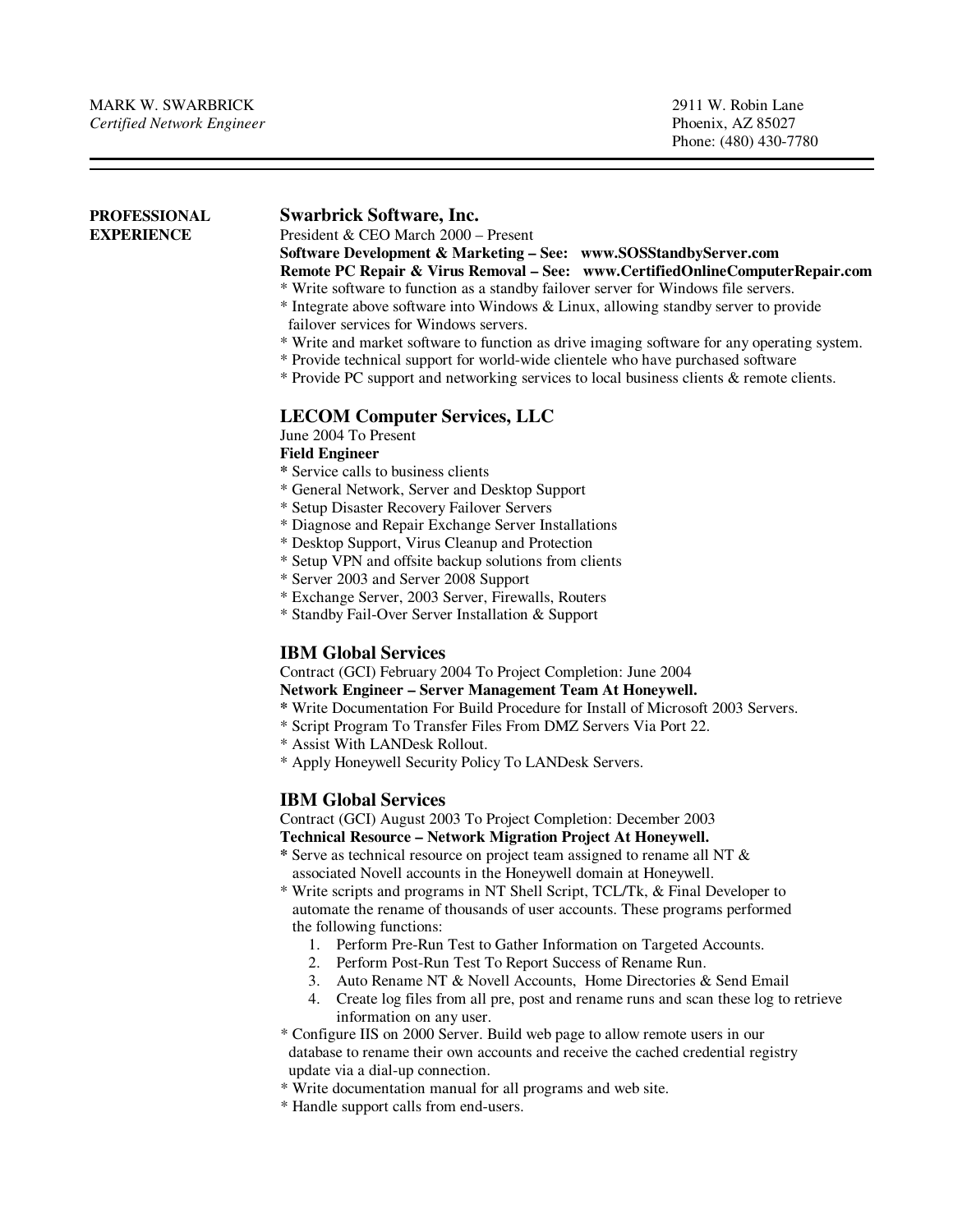# **Wells Fargo Bank**

Contract: Contracted from Direct Fit to Wells Fargo Bank Contract – October 2000 To Project Completion: April 2001

# **NT & IIS Security Analyst**

- 
- \*Review implementation plans for E-business solutions and examine for security issues and make recommendations
- \* Write program in Tcl/Tk to automatically scan registries, report services running and port scan and compare settings to recommended security settings and report any insecure settings.
- \* Monitor E-business applications and verify that bank security policies are followed.
- \* Write security monitoring programs in Tcl/Tk and Unix shell scripting
- \* Compile C programs on Linux for SSL connectivity to secure web servers.

# **American Express**

Contract: Contracted from Maxim Group to American Express Short Term Temporary Contract – September, October 2000

## **Unix Scripting**

\* Write Unix shell scripts on Solaris and Linux to assist with Unicenter Rollout.

# **Honeywell**

Contract: Contracted from CDI Information Technology Services to Honeywell Contracted from July to August

# **Firewall & Internet Security**

- \* Part of two-member firewall team responsible for configuration and maintenance of Checkpoint Firewall-1 on Sun Solaris and Interlock proxy servers on Sun Solaris.
- \* Adjust firewall rules as necessary for Honeywell business needs worldwide.
- \* Handle trouble ticket incidents involving connectivity issues that pertain to the firewalls.
- \* Investigate and do reconnaissance on Internet spammers sending spam mail to Honeywell. Contact InterNIC and Registrars and ISPs relative to offending domains.
- \* Investigate and test email servers at Honeywell to assure we can't be used as a mail relay for spam mail.
- \* Investigate trouble tickets involving wide area network connectivity issues and trace to point

of failure and refer ticket to proper network group with recommendations for resolution.

# **Arizona Department of Environmental Quality**

Contract: Contracted from KGV Consulting to ADEQ Contracted from April to Project Completion: June 2000

### **Internet / Network Security Consultant**

- \* Analyze Internet and network inbound and outbound security and submit a written report of my findings and recommendations. Network Environment: Windows NT, Novell 5x, Sun Solaris Unix & Linux.
- \* Assessment of firewall: Checkpoint Firewall-1 on Sun Solaris (SunOS 5.6). Examined firewall rules for proper configuration. Examined firewall logs to investigate prior Denial of Service attacks. Recommended configuring perimeter firewall to disallow ICMP echo requests and replies to prevent SMURF attacks from targeting hosts on network. Ran Traceroute and VisualRoute to trace Denial of Service attacks to hosts in Sweden, England and Germany.
- \* Ran a port scan against internal, external and DMZ interfaces on firewall. Port scanned DNS machines, external mail server and all machines on the DMZ to test for unnecessary open ports. Tools used: Nmap, Nessus, Saint.
- \* Ran Vulnerability Assessment Scans against firewall using ISS Internet Security Scanner. Simulated different attack scenarios that could be launched against this firewall and tested for vulnerability.
- \* Review current implementation of virus control and reviewed current password policy. Recommended changes in setup of McAfee virus scanner and recommended a stricter Password policy.
- \* Configured Border Manager Firewall on Novell 5x server and evaluated Border Manager for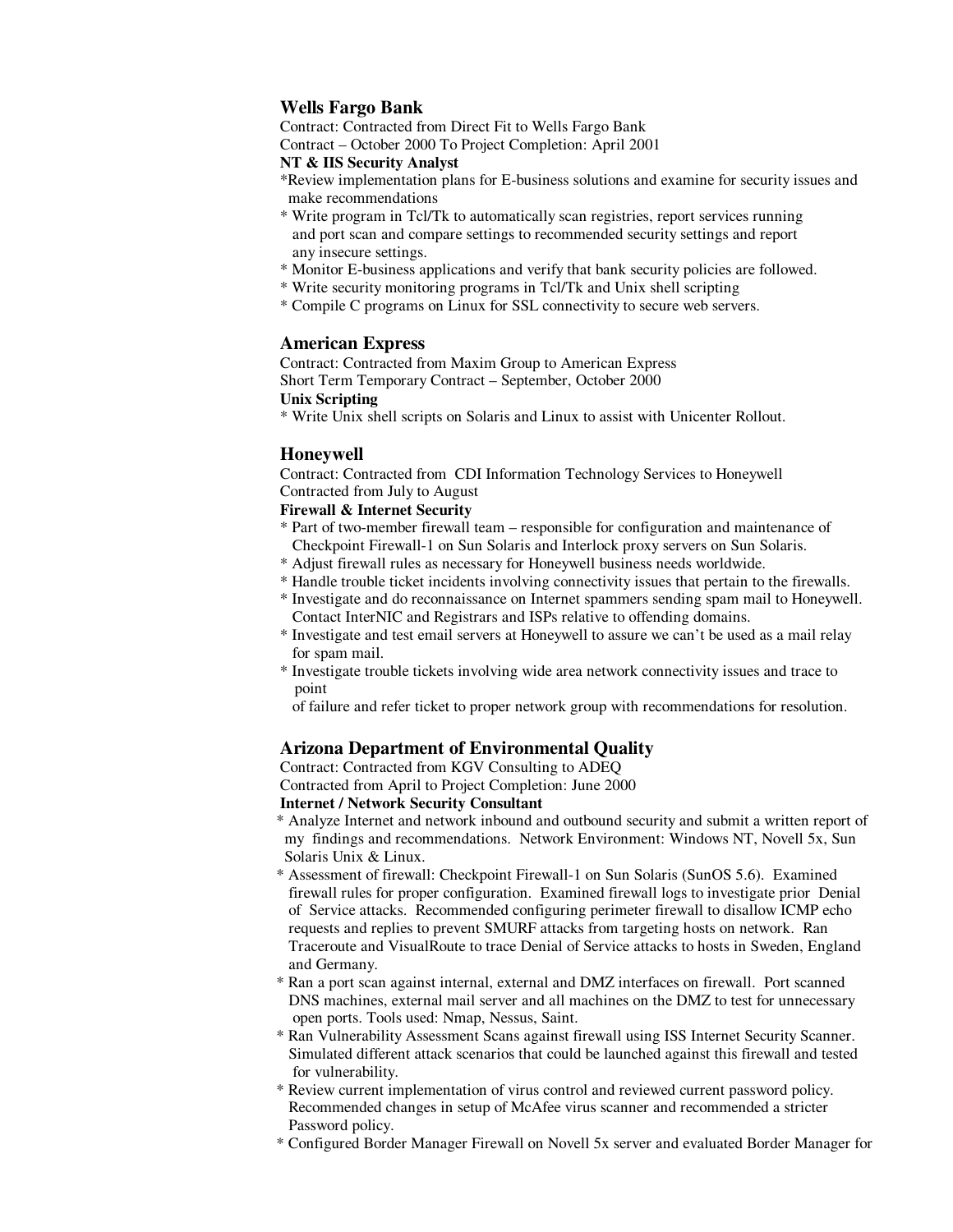outbound web security and control. Setup firewall rules and Cyber Patrol on Border Manager.

- \* Evaluate Internet Access Control products to determine best value and functionality. Installed and configured Languard Firewall for outbound web control. Installed and configured Mail Essentials Mail Server for outbound and inbound mail control and virus scanning of attachments.
- \* Evaluate various Intrusion Detection Systems to determine best functionality for the network environment. Did comparative analysis of Cisco NetRanger to ISS RealSecure.
- \* Installed and configured ISS RealSecure on Windows NT and setup in the DMZ.
- \* Put on demonstration for upper management of LanGuard, Mail Essentials, RealSecure Intrusion Detection System and Border Manager Firewall.

### **United States Department of Commerce, Census Bureau –** Phoenix, Arizona Contract: December 99 to March 2000

#### **System Administration / NT Cluster Workflow Engineer**

\* Member of System Admin team responsible for 400 NT Servers & 2,000 NT Workstations \* Use Tivoli & HP OpenView to monitor Phoenix Census 2000 Data Capture Center Network

- \* Use Staffware, Formware and Oracle Discoverer Tool for DCS 2000 System data administration. Responsible for assuring the correctness, completeness, and accuracy of data captured from census returns by monitoring database integrity, system accuracy and performance by generating queries, reviewing reports and analyzing data.
- \* Monitor overall data capture process to identify anomalies and recycle corrupted batches.
- \* Provide technical assistance maintaining Kodak high speed document image scanners.
- \* Monitor and evaluate Optical Character Recognition Subsystem and automated QA processes.
- \* Monitor status of form checkout database using Oracle SQL Plus Ver 8**.**
- **\*** Manage Sun computers running Unix (Solaris) for Legato Backup System.
- \* Manage 23 Terabyte Dell Raid Farm.

#### **AT&T** – Phoenix, Arizona

Contracted from Technisource to Global Consultants to AT&T

Contract – May 98 to Contract Completion: May 99

#### **Senior Network Engineer**

- \* Responsible for all PC network support at Operator Services Building.
- \* Support NT Workstations in a TCP/IP network environment
- \* Document LAN environment for site profile.
- **\*** Provide first level support for Unix network.

**Arizona Attorney General's Office /** Arizona Department of Transportation

Contracted to Attorney General's Office – Work Site at D.O.T.

Oct 1997 to Contract Completion: April 1998

### **Expert Witness**

- \* Replicate & document the Enterprise Project computer environment and other tasks required or directed by the State Attorney General's Office; including testifying in court.
- \* Build Isolated Token-Ring network, connect 21 PCs and backup to tape on server.
- \* Install new SCSI drives in Raid array on Compaq Proliant server
- \* Install OS/2 Server and restore MS Mail Postoffice to server
- \* Sort, recover and backup email as requested by Attorney General's Staff.

#### **Ameritech** - Chicago, Illinois

June & July 1998

(Contracted from Taylor Management to Ameritech - 2 month contract)

#### **NT Workstation/Network Support – Novell & NT Network**

- \* Provide assistance to endusers with Windows NT 4.0 Workstation and software
- \* Correct network connectivity and network printing problems
- \* Setup 3270 emulation software and correct related problems
- \* Install/Repair NT 4.0 installations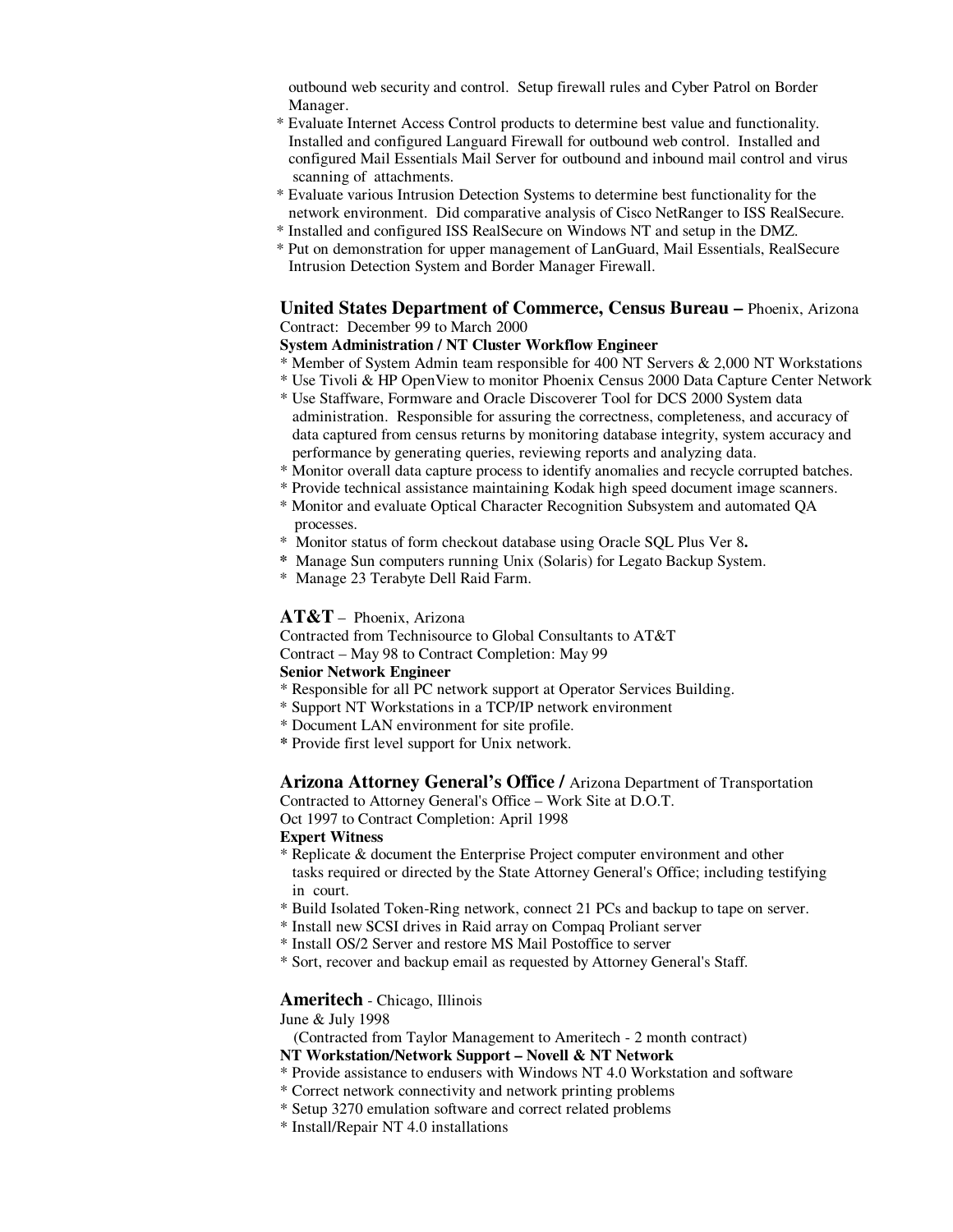# **Bank One** - Bank One Tower, 201 N. Central Phoenix, Arizona

 (Contracted from Blackstone Group to Microage ASC to Bank One) September 1996 to May 1997

# **Project Engineer – Novell LAN/WAN**

- \* Part of project team implementing Novell WAN solution with TCP/IP
- \* Teach TCP/IP troubleshooting & remote management support classes.
- \* Maintenance, setup and repair of Cubix boxes.
- \* Code install program for TCP/IP/Reachout Viewer Kit
- \* Oversight and remote management of 52 Novell servers and four Cubix cabinets.
- \* Testing & Setup of Windows 95 on Cubix processors.
- \* Provide phone technical support to computer personnel involved in implementation.

# **Cigna Healthcare** - Phoenix, Arizona

 Contract: March 1995 to Contract Completion: Dec 1995 **Lan Engineer**

- \* Oversee Novell, Windows NT & OS/2 Networks
- \* Responsible for OS/2 workstations on Novell Networks
- Implement Windows NT Servers into Lan Server Network
- \* Special Projects involving NT, SMS Remote Support of Win 95 over TCP/IP on RAS
- Setup 3270 Emulation with Attachmate on Windows 95 Workstations
- \* Resolve PC to Mainframe connectivity issues.
- \* Install SQL Server and SMS on Windows NT.
- \* Setup and Perform SMS demo for upper management.

#### **Finova** - Phoenix, Arizona

Contract: December 1995 to March 1995 (Tad Technical to F.B.&B. Consulting) **Systems Engineer** (Contract Position)

- \* California Project Conversion from Banyan Vines to NT Server & WFW
- \* Dial Tower, Phoenix Conversion from Banyan Vines to NT Server & WFW

### **Precision Data Group** - Phoenix, Arizona

July 1993 to Nov. 1994 (Reference Contact:: Mike Bartlett - 602-298-8486) **Manager/Field Engineer - PC Network Sales & Support** 

- \* Performed installation and on site support of Novell & LANtastic Networks.
- \* PC configuration, sales & repair.
- \* Consulting & Software training
- \* Wide Area Network Installation & Support
- \* Setup remote communications, fax servers, comm servers, etc.
- \* Manage office, organize and implement marketing strategies

### **Arizona Computerfacts** - Glendale, Arizona

March 1992 to March 1993

### **Field Engineer**

- \* Installed and maintained Novell and LANtastic computer networks
- Built, upgraded and repaired IBM-PC compatibles
- Provided Telephone and on-site support for DOS, Windows, Lotus, Dbase IV, WordPerfect, Lytec Medical, and many others.

### **Mark's Computer Service** - Wickenburg, Arizona.

1988 TO 1991 (Reference Contact: Self Employed)

**Owner/Operator Computer Sales, Service and Consulting Business** 

- Sales and on-site service of IBM-PC compatibles.
- \* Gave computer instruction in DOS, Windows and various software packages suc h as WordPerfect, Dbase IV and Lotus.